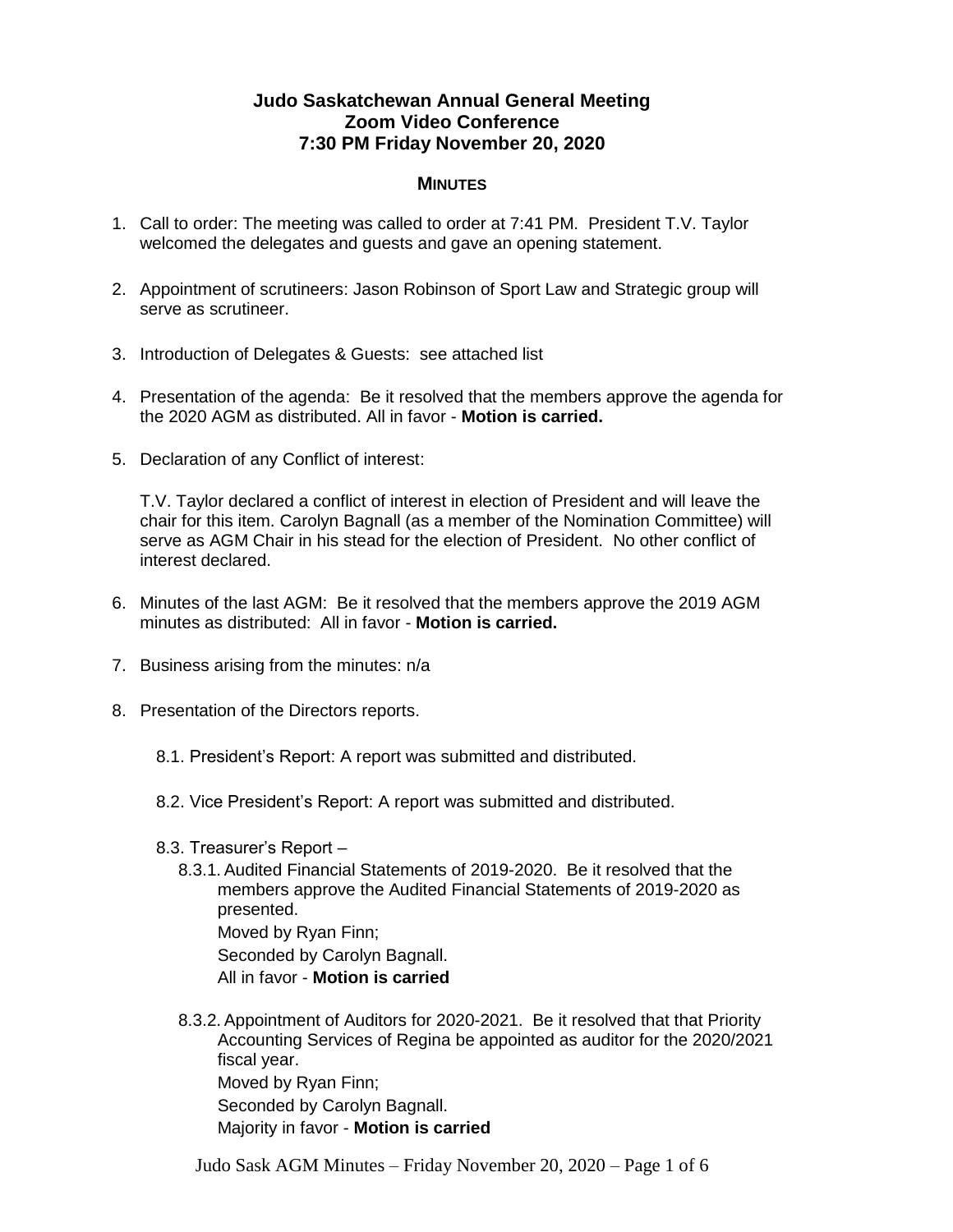- 8.4. Chairperson of the Finance Committee Report: A report was submitted and distributed. No comments or questions put forward.
- 8.5. Chair of Coaches Report: A report was submitted and distributed. No comments or questions put forward.
- 8.6. Chair of Participation & Development Report: A report was submitted and distributed. No comments or questions put forward.
- 8.7. Athlete's Representative Report: A report was submitted and distributed. No comments or questions put forward.

Be it resolved that the members accept the Directors reports as presented. All in favor - **Motion is carried.**

- 9. Presentation of Committee Reports:
	- 9.1. Registrar's Report: A report was submitted and distributed. There are three corrections within the report: 2019-2020 Senshudokan (Regina) has 25, not 35, Mudansha; 2019-2020 Saskatoon Y has 11, not 10, Yudansha; With a revised total of 690.
	- 9.2. Grading Board Report: A report was submitted and distributed. No comments or questions put forward.
	- 9.3. Refereeing Committee Report: A report was submitted and distributed. Several members in attendance raised concerns with the report as presented. The President asked, and the Chair/author agreed to voluntarily edit the report to reflect this.
	- 9.4. National Coaching Certification Program Report: A report was submitted and distributed. No comments or questions put forward.
	- 9.5. Newsletter/Web Page Editor's Report: A report was submitted and distributed. Several members raised concerns with the contents of the report as presented; following discussion, it was agreed to amend this report.
	- 9.6. High Performance Coach Report: A report was submitted and distributed. Specific thanks was given to our High Performance Coach for all of his work during lockdown with the ongoing weekly emails, etc.

Be it resolved that the members accept the Committee reports as Amended. **Motion is carried.**

10. Election of Officers and Chairperson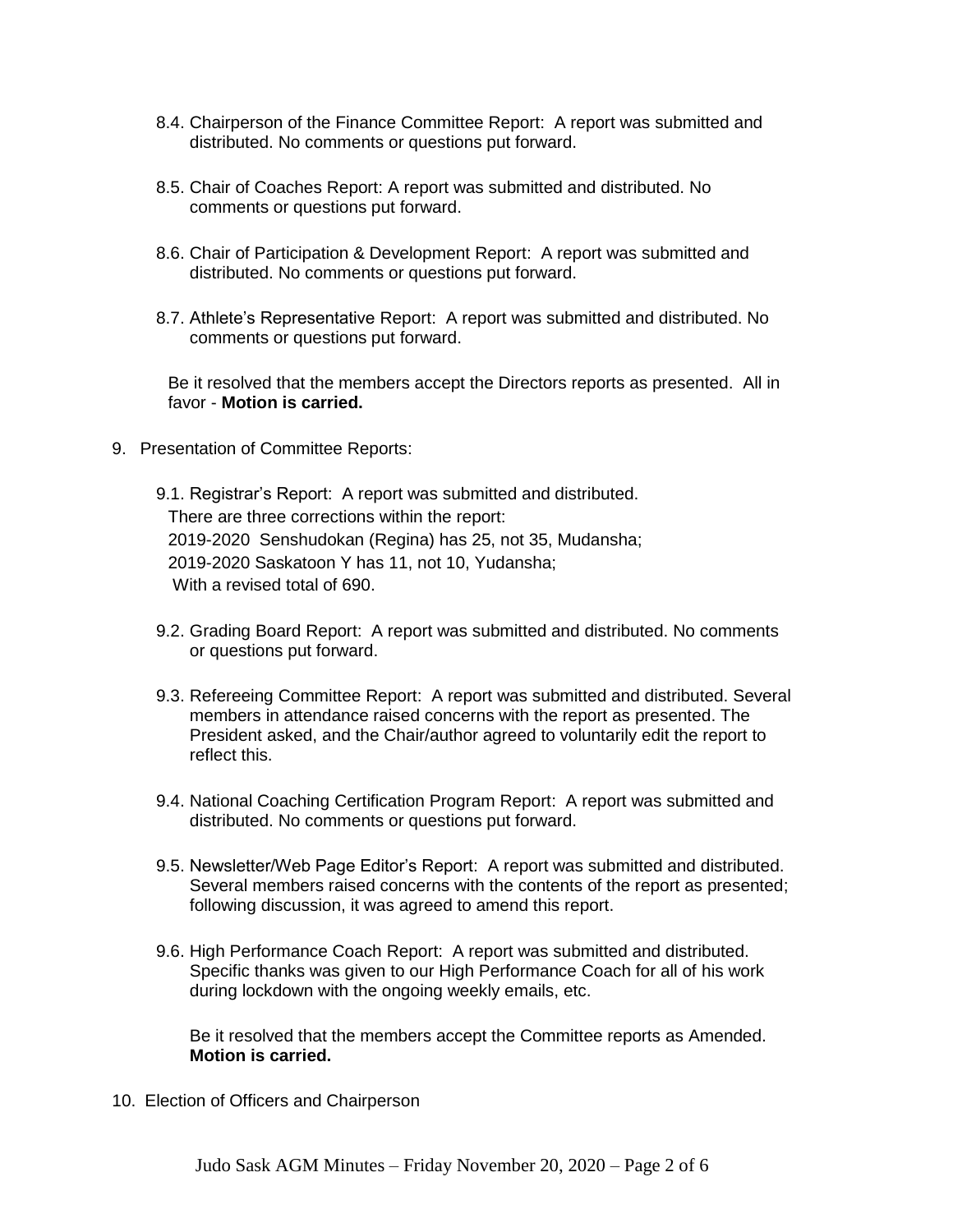10.1. Chair handed over to Nomination Committee/Carolyn Bagnall for this item on the agenda, as previously stated in Conflict of Interest.

**President**: T.V. Taylor previously nominated; also nominated from the floor by Michael Horvey. Kimberly Bergey Kaip nominated from the floor by Lorna Hattum-Snider. Bergey Kaip agrees to let the nomination stand.

## **T.V. Taylor** elected.

10.2. **Treasurer:** No prior nominations for Treasurer.

Dale Berglund nominated Ryan Finn from the floor - Finn indicated he would be willing to help for a short while but declined the nomination for a full two-year term.

Jackson Karaim nominated Michael Horvey. Horvey agreed to let the nomination stand.

**Michael Horvey** elected by acclamation.

- 10.3. **Chair of Coaches**: Blair Taylor and Jeff Nelson nominated. **Blair Taylor** elected.
- 10.4. **Chair of Participation & Development:** Lynn Schaan nominated. Josh Weins nominated by Lorna Hattum-Sneider from the floor; Weins declined the nomination.

Michael Snook nominated by Blair Taylor from the floor; Snook declined the nomination.

**Lynn Schaan** elected by acclamation.

## 10.5. **Chairperson of Grading Board**:

Brian Cook nominated;

Toshi Shinmura nominated from the floor by Kimberly Bergey Kaip; Shinmura agreed to let the nomination stand.

**Brian Cook** elected.

- 10.6. **Chairperson of Refereeing**: Robb Karaim nominated. **Robb Karaim** elected by acclamation.
- 10.7. **Chair of NCCP:** Dale Berglund nominated. **Dale Berglund** elected by acclamation.
- 10.8. **Webpage Editor:** Andrew MacLeod nominated. **Andrew Macleod** elected by acclamation.
- 10.9. **Registrar:** Kate Schneider nominated. **Kate Schneider** elected by acclamation.
- 10.10. **Athletes Representative** to be elected at next Team Training. Megan will continue in this position until they athletes can gather to vote.

Judo Sask AGM Minutes – Friday November 20, 2020 – Page 3 of 6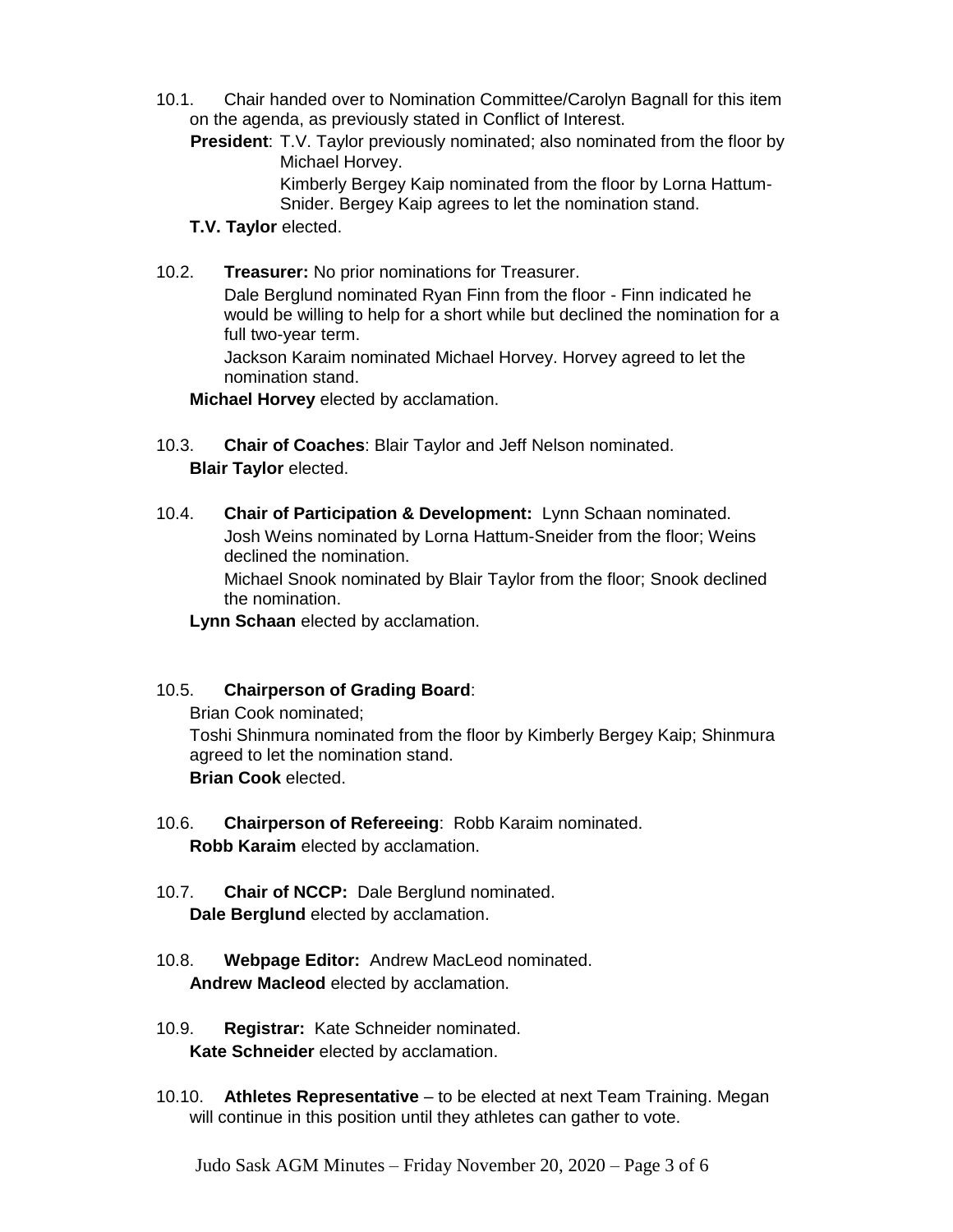- 11. New business
	- 11.1. **Approval of the By-Law amendment as presented**: Be it Resolved that the current bylaws of SASKATCHEWAN KODOKAN BLACK BELT ASSOCIATION INC. be repealed, and replaced by the new bylaws as presented to the voting members at this meeting, and hereby are approved and will be effective immediately. Moved by Andrew MacLeod. Seconded by Dale Berglund.

No discussion or clarification requested. Vote called.

**Motion is carried**

- 12. Discussion items from the floor
	- a. A conference including the Executive and all of the Chairs early in the New Year was requested. It was also suggested that Club Presidents could be included, too, to ensure all ideas and visions are shared about the future of Judo Saskatchewan growth and development.
	- b. An urgent request to remove the default demand for photo release from Trackie registrations was reiterated.
	- c. A reminder was issued to everyone that may be planning meetings, tournaments, training events, etc for Judo Sask, that anything that is planned on a Friday night excludes those clubs that have significant distances to travel.
- 13. Date and Location of next AGM:

Watrous has stated that they are willing to host the next AGM and tournament, on Saturday, November  $20<sup>th</sup>$ , 2021. No other clubs indicated that they wanted to host, therefore:

The 2020 Judo Saskatchewan AGM will be held on Saturday November 20, 2021 at Watrous, SK, in person, or by Zoom.

It was requested that the next AGM have teleconference available for those JudoSask members that wish to attend the meeting but are unable to travel to attend in person.

14. Adjournment: Having concluded the business before us the meeting was adjourned at 9:40 PM.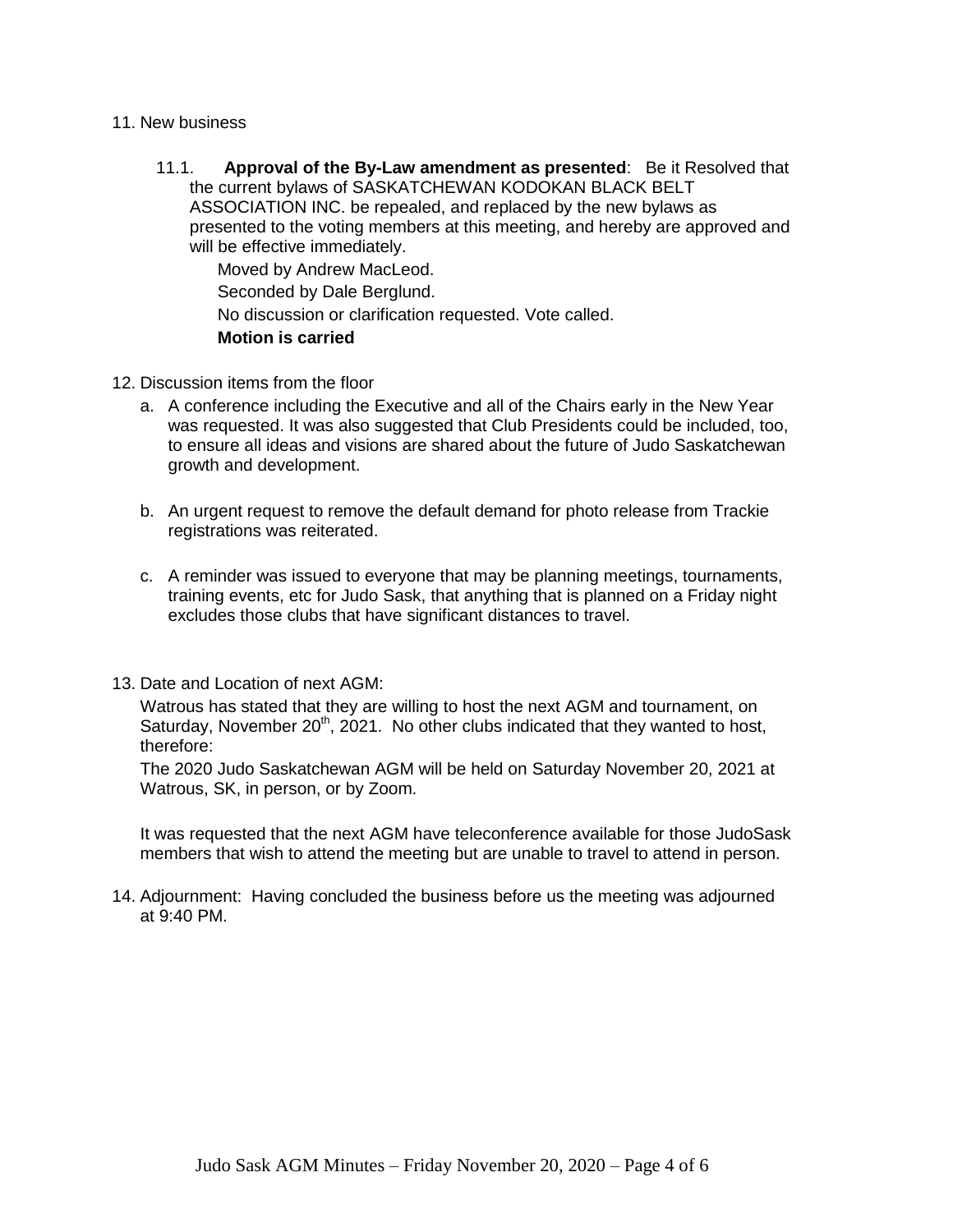| Attendence: Judo Sask AGM, November 20, 2020, via Zoom |                              |                      |
|--------------------------------------------------------|------------------------------|----------------------|
| <b>NAME</b>                                            | <b>CLUB</b>                  |                      |
| Jason Robinson                                         | Sport Law & Strategy Group   | Scrutineer           |
|                                                        |                              |                      |
| Aiden Skaf                                             | Avonhurst Judo Club          | <b>Voting Member</b> |
| Allison Smith                                          | Avonhurst Judo Club          | <b>Voting Member</b> |
| <b>Andrew MacLeod</b>                                  | Avonhurst Judo Club          | <b>Voting Member</b> |
| April Wanamaker                                        | Senshudokan Judo Club        | <b>Voting Member</b> |
| <b>Bill Bagnell</b>                                    | Saskatoon Ymca Judo Club     | <b>Voting Member</b> |
| <b>Blair Doige</b>                                     | South Corman Park Judo Club  | <b>Voting Member</b> |
| <b>Blair Taylor</b>                                    | Regina Y                     | <b>Voting Member</b> |
| <b>Brady Brian Burnett</b>                             | Senshudokan Judo Club        | <b>Voting Member</b> |
| <b>Brian Cook</b>                                      | Judo Saskatchewan            | <b>Voting Member</b> |
| Carolyn Bagnell                                        | Saskatoon Ymca Judo Club     | <b>Voting Member</b> |
| Chad Litzenberger                                      | South Corman Park Judo Club  | <b>Voting Member</b> |
| Chris Dornstauder                                      | Regina Y                     | <b>Voting Member</b> |
| Dale Richard Berglund                                  | Moose Jaw Koseikan Judo Club | <b>Voting Member</b> |
| Dave Doncaster                                         | Regina Y                     | <b>Voting Member</b> |
| Dean McGarry                                           | Lloydminster Judo Club       | <b>Voting Member</b> |
| Glen Miller                                            | Ju No Ri Watrous Judo Club   | <b>Voting Member</b> |
| <b>Grant Miller</b>                                    | South Corman Park Judo Club  | <b>Voting Member</b> |
| Jack Karaim                                            | Regina Y                     | <b>Voting Member</b> |
| Jeff Irvine                                            | La Ronge Judo Club           | <b>Voting Member</b> |
| Jorge Garcia Landeros                                  | Regina Y                     | <b>Voting Member</b> |
| Joshua Wiens                                           | Flin Flon Judo Club          | <b>Voting Member</b> |
| <b>Joy Stang</b>                                       | Saskatoon Ymca Judo Club     | <b>Voting Member</b> |
| Kate Schneider                                         | Vibank                       | <b>Voting Member</b> |
| Kim Korven                                             | Senshudokan Judo Club        | <b>Voting Member</b> |
| Kimberly Bergey Kaip                                   | Avonhurst Judo Club          | <b>Voting Member</b> |
| Lorna Hattum-Snider                                    | Avonhurst Judo Club          | <b>Voting Member</b> |
| Lynn Schaan                                            | Ju No Ri Watrous Judo Club   | <b>Voting Member</b> |
| Michael Horley                                         | Judo Saskatchewan            | <b>Voting Member</b> |